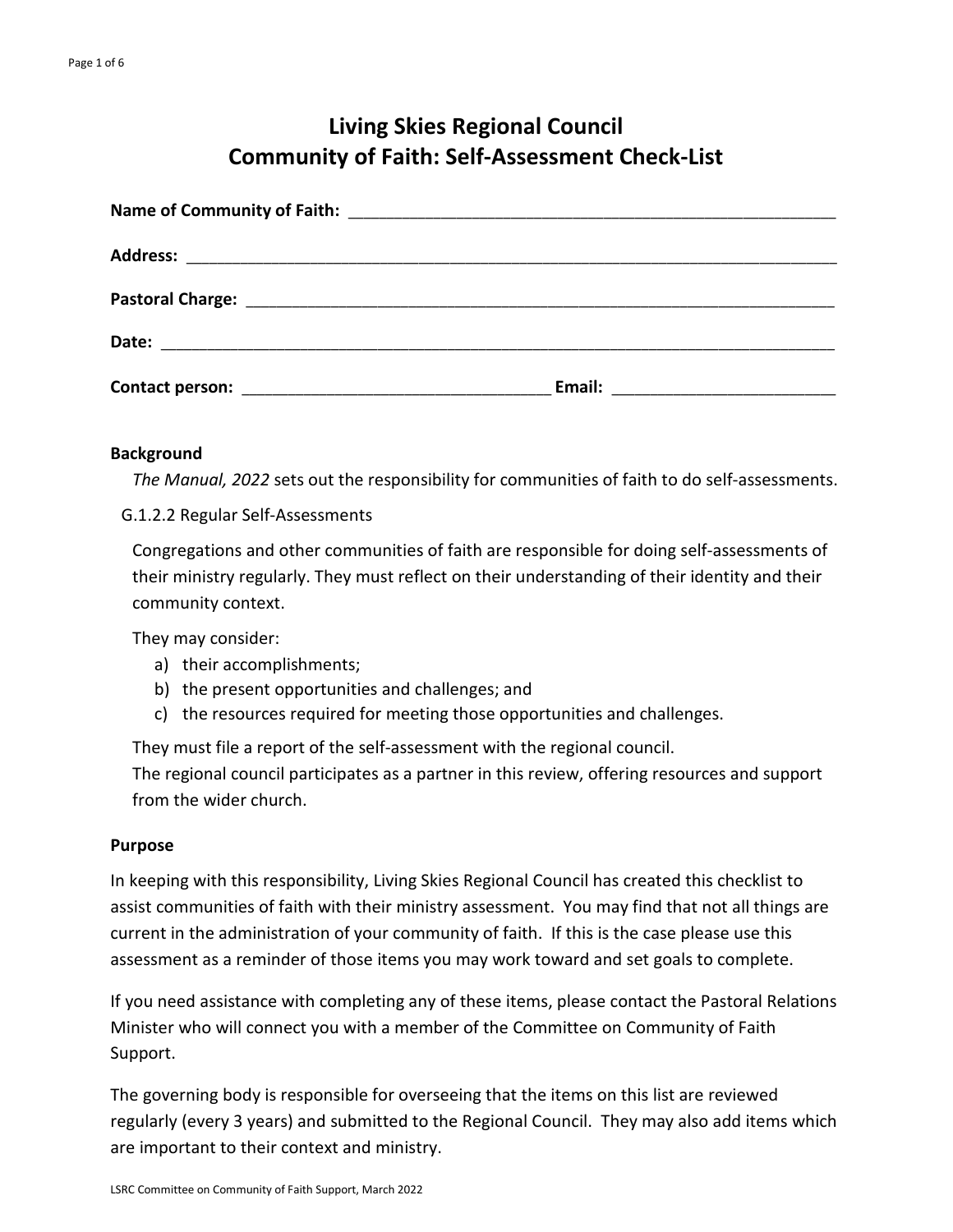# **ChurchHub Profiles (even when not in search):**

- 1.  $\Box$  Annually update financial viability, demographic, manse and real property profiles
- 2.  $\Box$  Review and amend Living Faith Story (if completed) to reflect any changes in ministry or vision
- 3.  $\Box$  Upload a copy of annual report

## **Review and Update the Following:**

## **Policies Required by Law:**

- $\mathsf{4.}$   $\Box$  Privacy Policy; Name of Privacy Officer:
- $5. \Box$  Copyright Policy; Date approved/revised:
- $6. \square$  Copyright License Numbers (if required):  $\square$
- 7. ☐ Copyright Reporting Officer: \_\_\_\_\_\_\_\_\_\_\_\_\_\_\_\_\_\_\_\_\_\_\_\_\_\_\_\_\_\_\_\_\_\_\_\_\_\_\_\_\_\_\_\_\_\_\_\_\_\_\_\_\_\_

 $\overline{\phantom{a}}$  , and the contract of the contract of the contract of the contract of the contract of the contract of the contract of the contract of the contract of the contract of the contract of the contract of the contrac

## **Additional Checkpoints:**

- 8.  $\Box$  Employment and contractor status is properly differentiated and administered according to Canada Revenue Agency guidelines
- 9.  $\Box$  T4's and T4A's are issued as per Canada Revenue Agency guidelines
- 10.  $\Box$  Charitable Status Returns are filed annually
- 11.  $\Box$  Marriage records are complete and sufficient, including marriage license number
- 12.  $\Box$  Rental Policy: All fees (weddings, funerals, rentals, other services) are the same amount for members and non-members as per Canada Revenue Agency rules.

# **United Church of Canada Polity:**

- 13.  $\Box$  The Community of Faith meets at least annually
- 14.  $\Box$  The Annual Report is published each year, uploaded to ChurchHub and submitted electronically to the Regional Council
- 15.  $\Box$  The Governing Body for the Community of Faith meets at least quarterly
- 16. ☐ If the Governing Body is different than the models described in *The Manual, 2022*, it has been reviewed and approved by the Regional Council (or former Presbytery)
- 17.  $\Box$  A copy of the Workplace Discrimination, Harassment, and Violence Prevention and Response Policy is displayed publicly
- 18.  $\Box$  A copy of the Sexual Misconduct Prevention and Response Policy is displayed publicly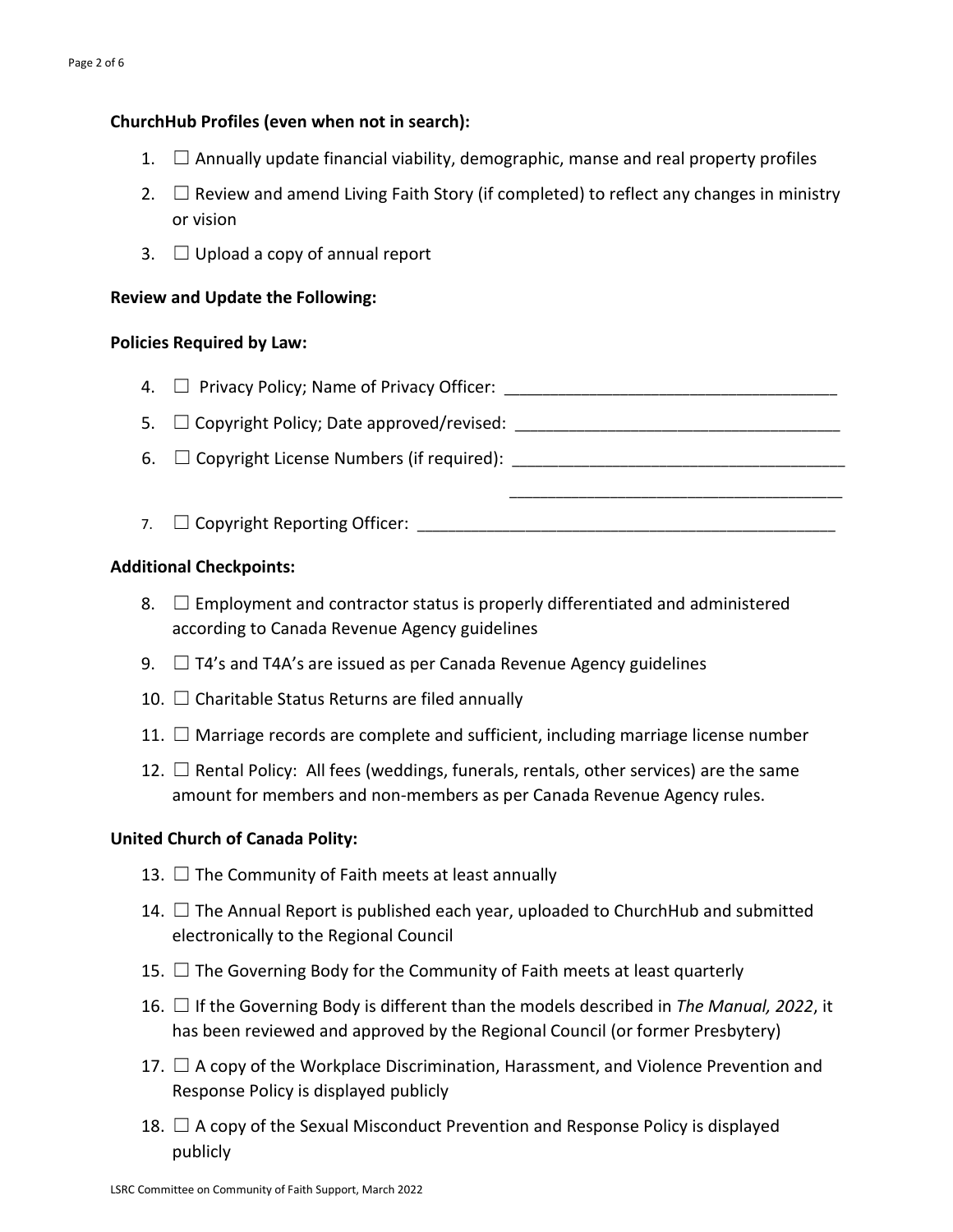#### **Ministry:**

- 19.  $\Box$  The Covenant is reviewed and edited as required annually with changes submitted to the Regional Council
- 20.  $\Box$  Participates in the life and work of the Regional Council and the wider church
- 21.  $\Box$  Creates, reviews and updates policies regarding requests for weddings, funerals, baptisms, and membership in keeping with *The Manual, 2022*
- 22.  $\Box$  Considered forming a cluster with neighbouring United Church communities of faith
- 23.  $\Box$  Considered beginning the Affirming process/ are in the process/ are Affirming and continuing to actively work on living that out
- 24.  $\Box$  If not in the Affirming process, offered support, pastoral care, or advocacy for Two Spirit and LGBTQIA+ (Lesbian, Gay, Bisexual, Transgender, Queer, Intersex, Asexual, plus others) people
- 25.  $\Box$  Considered developing partnerships with other organizations or faith groups
- 26.  $\Box$  Reviewed ways to increase accessibility to the building, and the life and mission of the community of faith

#### **Trustees:**

- 27.  $\Box$  There are at least 3 active trustees, and their appointment is confirmed at the annual meeting
- 28. ☐ Insurance Provider: \_\_\_\_\_\_\_\_\_\_\_\_\_\_\_\_\_\_\_\_\_\_\_\_\_\_\_\_\_\_\_\_\_\_\_\_\_\_\_\_\_\_\_\_\_\_\_\_\_\_\_\_\_\_\_\_\_\_\_\_\_\_\_
- 29.  $\Box$  Insurance policy has been reviewed annually
- 30.  $\Box$  Ensure compliance with fire code
- 31.  $\Box$  Church Deed is kept in a secure place, known to the trustees and governing body
- 32.  $\Box$  The Governing Body has established an investment policy that guides the Board of Trustees in investing, if required
- 33.  $\Box$  All investment information is kept is a safe location, known to the trustees and treasurer
- 34. If the congregation has a cemetery:
	- a. ☐ Insurance Provider: \_\_\_\_\_\_\_\_\_\_\_\_\_\_\_\_\_\_\_\_\_\_\_\_\_\_\_\_\_\_\_\_\_\_\_\_\_\_\_\_\_\_\_\_\_\_\_\_\_\_\_\_\_\_\_\_
	- $b. \Box$  There is a Cemetery Board
	- $c.$   $\Box$  Perpetual Care Funds are administered by the Cemetery Board

#### **Finances:**

35.  $\Box$  Yearly budget is approved at the annual meeting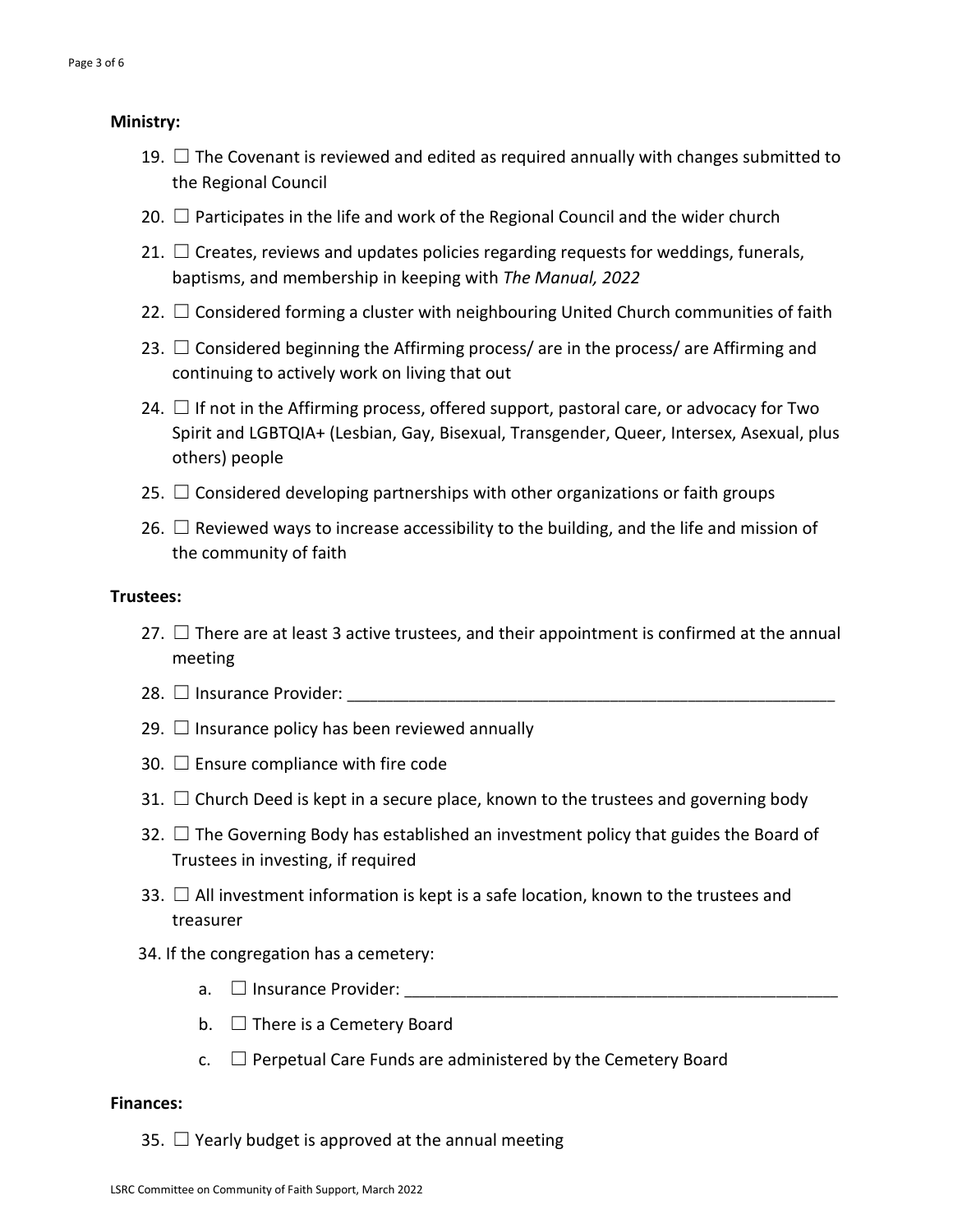- 36.  $\Box$  Annual financial statement is approved
- $37.$   $\Box$  Charitable receipts are issued following Revenue Canada Agency guidelines
- 38.  $\Box$  Restrictions on bequests are recorded and monitored
- 39. □ Restrictions on funds are recorded and monitored
- 40.  $\Box$  The treasurer has a copy of the most recent UCC Financial Handbook for Congregations and is encouraged to attend workshops related to their position
- 41.  $\Box$  At least 2 unrelated people count and deposit the weekly offering
- 42.  $\Box$  Signing authorities are reviewed and updated

## **Ministry and Personnel Committee:**

- 43. ☐ Fulfills the requirements set out in *The Manual*, 2022
- 44.  $\Box$  Has a confidentiality agreement
- 45.  $\Box$  Meets with staff for annual reviews
- 46.  $\Box$  Maintains and reviews annually the position descriptions for each employee
- 47.  $\Box$  Proper contracts exist for each lay employee
- 48.  $\Box$  Copies of the most recent UCC handbooks for M and P Committees are available and members are encouraged to attend workshops related to their position
- 49.  $\Box$  Police Record checks and screening procedures are followed for lay staff members
- 50.  $\Box$  A copy of the Workplace Discrimination, Harassment, and Violence Prevention and Response Policy and the Sexual Misconduct Prevention and Response Policy is available to all staff
- 51. □ Familiar with the Saskatchewan Human Rights Code and The United Church of Canada's Anti-Racism Policy
- 52.  $\Box$  Familiar with the Ethical Standards for Ministry Personnel and (guiding) Standards of Practice for Ministry Personnel

## **Stewardship:**

- 53.  $\Box$  The community of faith sets a goal for Mission and Service donations each year
- 54.  $\Box$  Contributions to Mission and Service are forwarded to the General Council Office monthly or annually
- 55.  $\Box$  The Stewardship Committee receives information and resources provided by The United Church of Canada
- 56.  $\Box$  Stewardship is promoted as part of faithful participation in the ministry of the community of faith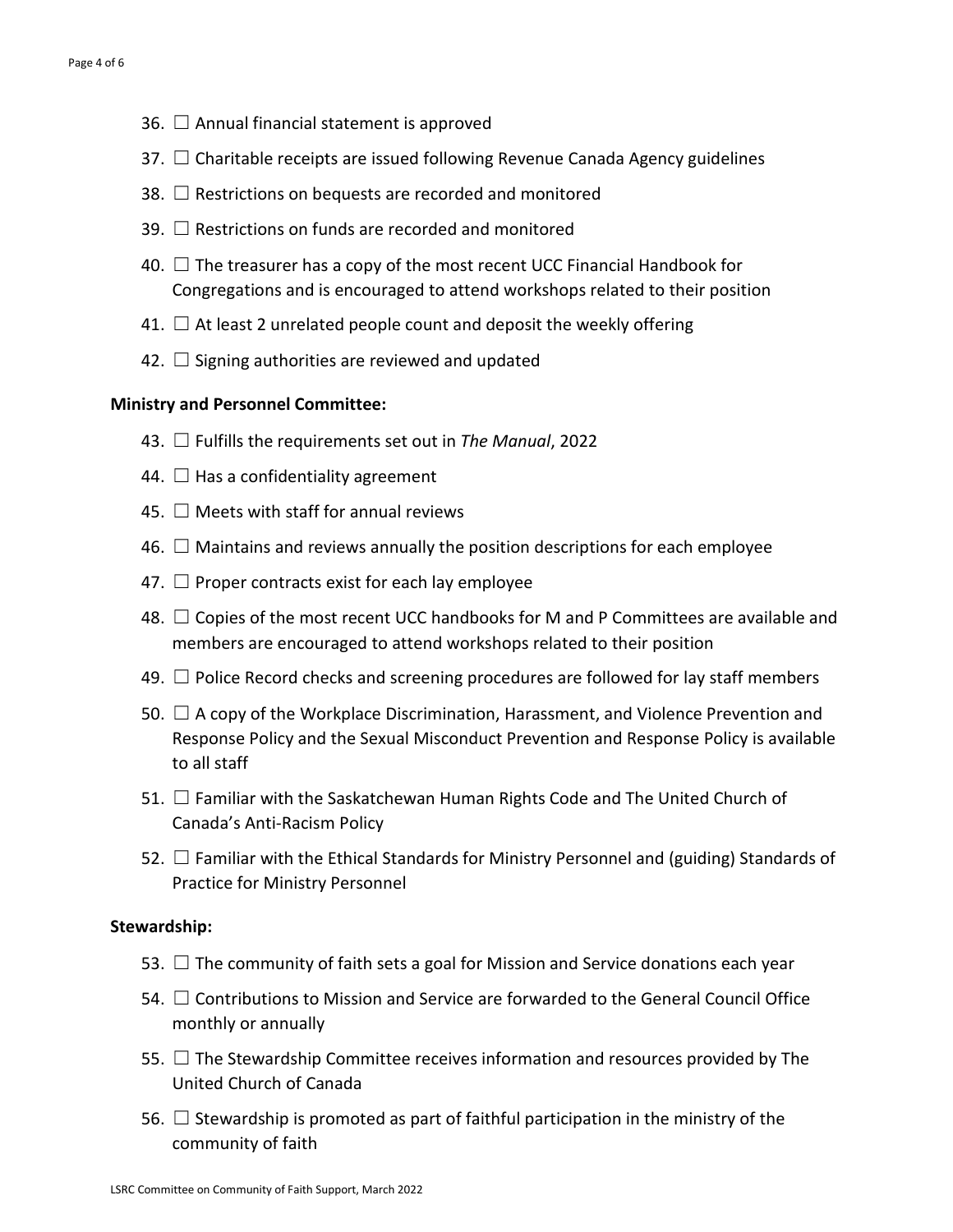## **Record Keeping:**

- 57.  $\Box$  The membership roll is regularly reviewed and updated by the governing body
- 58.  $\Box$  The governing body has set the criteria for the membership list review
- 59.  $\Box$  The governing body has defined what it means to be an adherent and maintains a record of adherents
- 60.  $\Box$  Minutes of meetings are kept and available to the community of faith
- 61.  $\Box$  Registers (Baptism, Burial, Marriage,) and Historic Rolls are kept up to date and in a secure location
- 62.  $\Box$  Church records (including, but not limited to registers) not frequently used are regularly reviewed for potential transfer to Regional Council archives.
- 63.  $\Box$  All people with access to personal information are aware of the Privacy Policy

## **Seeking Justice; Loving Kindness; Walking Humbly with others:**

*There is no expectation that your community of faith has engaged all of these topics but rather that the mission of your ministries expands beyond the walls of your building. These commitments and ideas are just a very few of the many that your community of faith could engage in. These are offered for inspiration, and to invite your community of faith to remember the justice and inclusion ministry it has offered in the past year while reflecting on what it could offer in the year to come.*

- 64.  $\Box$  The Indigenous territory that the ministry sits on, and the treaty(ies) the community of faith is part of, are researched and acknowledged in public (e.g., in worship; at meetings; on the website or social media; in letters or other official communication.)
- 65.  $\Box$  Familiar with The United Church of Canada 1986 Apology to First Nations Peoples and the 1998 Apology to Former Students of United Church Indian Residential Schools, and to their Families and Communities, and aware that the United Church ran Indian Residential Schools on behalf of the federal government
- 66.  $\Box$  Engage in decolonized learning of how to be in good relations with Indigenous peoples
- 67.  $\Box$  Aware of the United Church's commitment to becoming an anti-racist church, and have talked about or acted on how to live into that in our own community and community of faith.
- 68.  $\Box$  Study and respond to injustices and inequities beyond the community of faith membership (for example, using Regional Council, General Council, or community or faith partnership resources and calls to action; and/ or by being aware of community needs around us, in the province, in the country, and beyond)